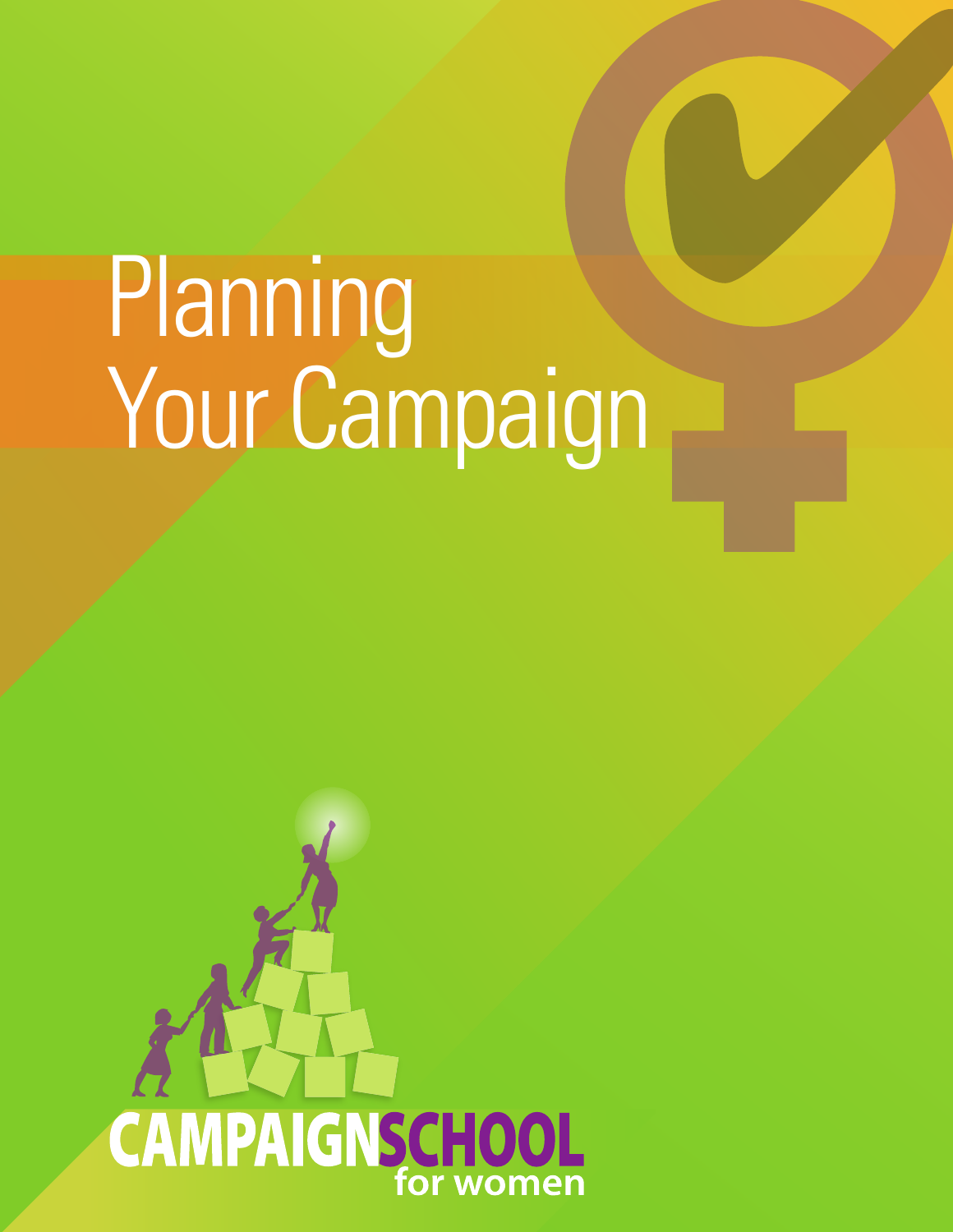## Introduction

Now that you have decided to run, or secured a nomination, it's time to start planning your campaign. There are many components to consider – this booklet includes practical considerations, tips, and tools to get started. A great campaign starts with a great plan!

It also starts with a great team. This booklet highlights the various roles and supports that can help you bring your campaign strategy to life, as well as key elements of the campaign trail – from canvassing, to fundraising, to communications and media engagement.

Some candidates find fundraising to be one of the most daunting aspects of the campaign, while for others it is canvassing and meeting as many voters as possible on the doorstep.

With a solid plan, you will be able to anticipate challenges, ensure you have enough time and resources, and assemble a team that matches the ambition of your campaign strategy.

This booklet includes several worksheets and planning tools to assist in mapping out your plan, estimating your budget, and putting together a solid message.

**Throughout your campaign, take every opportunity to repeat your views on the issues and, when all else fails, repeat them again. Let your voters get to know you and what you stand for.**

Start planning **1 year** before election.

Confirm campaign team **6 months** before election. **The earlier you decide to run for office, the better.** When possible, six months to a year is a good lead time, and your campaign team should be in place six months before the when an election will be called, and planning your campaign in advance is beneficial.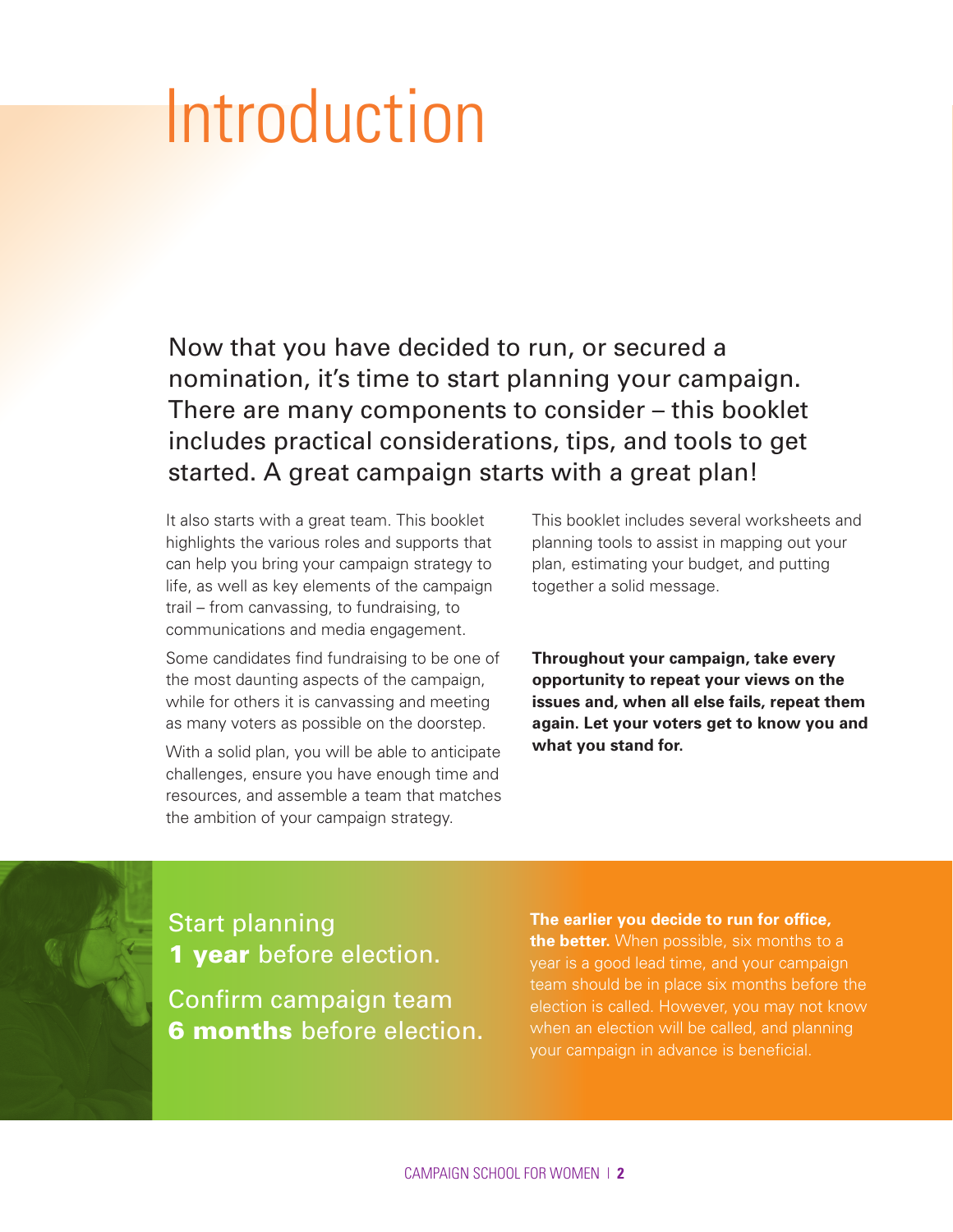## Putting Your Team Together

Identifying the right people to fill key positions on your campaign team is critical. You will need people who are committed, dedicated, trustworthy, hard-working, and able to volunteer a great deal of time during the campaign.

There may be a campaign team already available in cases where a party reaches out and asks a candidate to run. In some campaigns, party workers from other provinces are brought in to assist local constituencies.

Approach individuals from a wide range of community groups and organizations to work on your team to ensure that you have broad and diverse representation within your constituency.

Broad support is crucial, and diversity in your team will enhance your support base and improve your understanding of the various perspectives on issues.

In some cases, workers are paid a stipend or salary for their time. Whether you can afford to pay your workers depends on your campaign finances.

**It is important to remember** that, while you are looking for commitment from your volunteers, individuals have other commitments regarding work, family, or other volunteering, and these commitments need to be respected.

#### Your Campaign Team: Positions and Responsibilities

An effective campaign team is crucial for a successful election campaign.

- The more people you have volunteering for your election campaign, the more voters you can reach and identify to vote for you, assuring someone will be available when needed.
- More volunteers will also ease the workload and pressure, both for you as the candidate and the rest of your campaign team.
- Depending on the size of your campaign and the level of government, the number of individuals filling these positions will vary.
- The composition of your campaign team will depend on what works for you in your electoral area and in your circumstances, as well as with your team members.
- Each party has a campaign team guidebook that details what each campaign team position involves.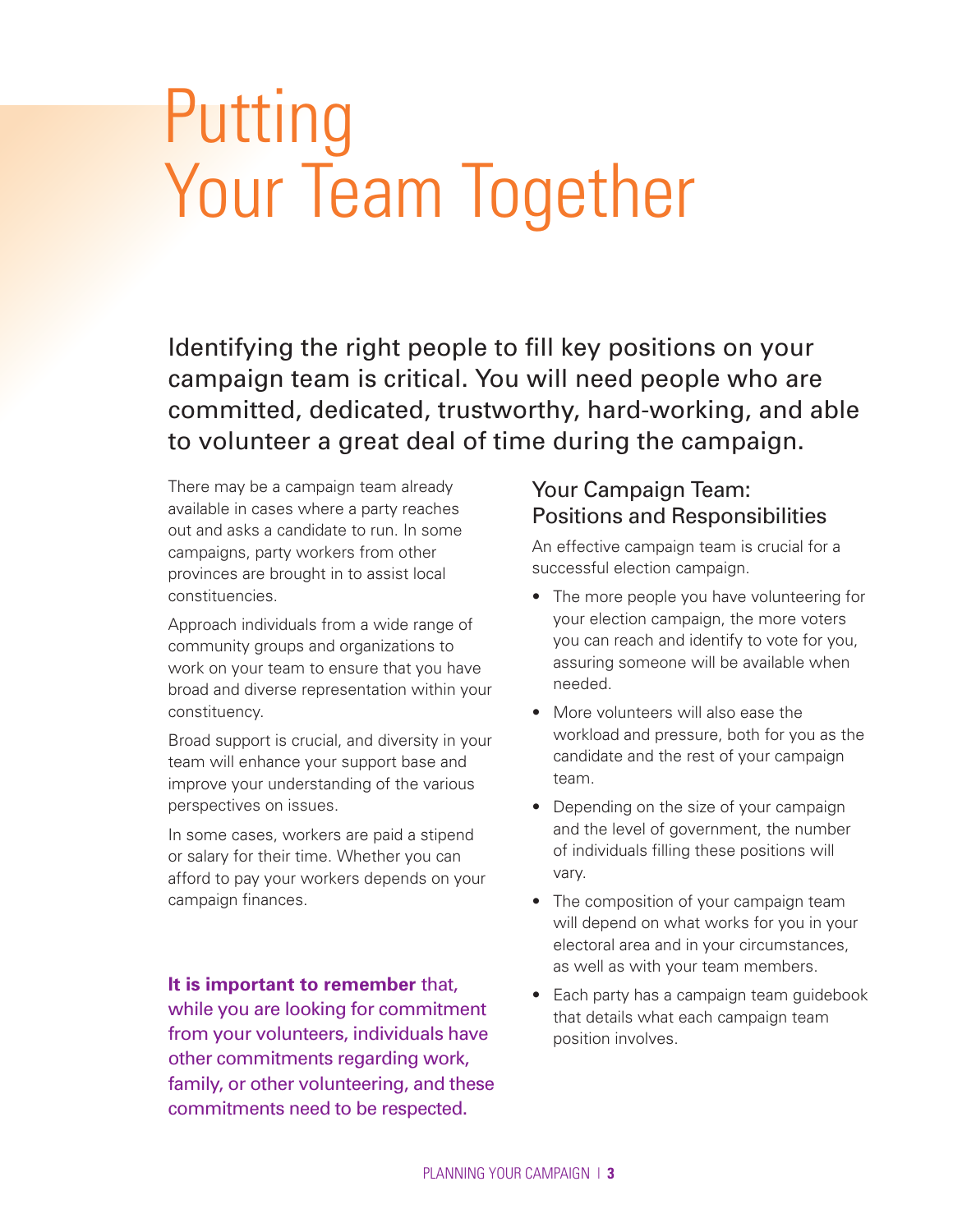## Key positions on your campaign team

While the following functions are needed, multiple functions may be handled by the same person.

| <b>Official Agent</b>                            | You must name an official agent when registering as a candidate<br>at the municipal, provincial, and federal levels. This person is<br>responsible for keeping track and submitting expenses and<br>contributions to the Chief Electoral Officer.                                                                                                                                                                                                                               |
|--------------------------------------------------|---------------------------------------------------------------------------------------------------------------------------------------------------------------------------------------------------------------------------------------------------------------------------------------------------------------------------------------------------------------------------------------------------------------------------------------------------------------------------------|
| <b>Campaign Manager</b>                          | Your Campaign Manager will oversee your campaign team and<br>ensure that the campaign runs as smoothly as possible by directing<br>the candidate's daily activities. Your campaign manager may also<br>act as your channel to the party and the riding association.                                                                                                                                                                                                             |
|                                                  | Ideally, your campaign manager will be someone with political<br>experience who you respect and get along with, who can give<br>you both praise and criticism, is trustworthy, and has good<br>organizational and people skills.                                                                                                                                                                                                                                                |
| <b>Communications</b><br><b>Coordinator</b>      | Your Communications Coordinator will arrange appointments<br>for media interviews and prepare news releases and article<br>submissions for newspapers, radio, and television, in conjunction<br>with the candidate, campaign manager, and researcher. They also<br>design and schedule advertising, including through the campaign's<br>website, and monitor and support the candidate's social media<br>accounts.                                                              |
| <b>Finance Coordinator/</b><br><b>Fundraiser</b> | Working closely with your Official Agent, your Financial Coordinator<br>is responsible for bookkeeping, must be familiar with the rules<br>associated with campaign expenses and, depending on the<br>size of your campaign, may conduct fundraising. They should<br>be a thorough record keeper and, if possible, have connections,<br>especially regarding potential funding sources.                                                                                         |
|                                                  | It is often suggested that fundraising activities should be<br>completed even before an election campaign is called.                                                                                                                                                                                                                                                                                                                                                            |
| <b>Researcher/</b><br><b>Information Officer</b> | Your Research/Information Officer will locate material on issues<br>important to your constituency, your party, and your campaign,<br>and monitor newspaper stories relevant to your campaign. They<br>may also assist in writing background material for speeches, public<br>forums and debates, news releases, and pamphlets. This person<br>often works with your databases to identify the vote as well as<br>supporters who want to volunteer or put a sign on their lawn. |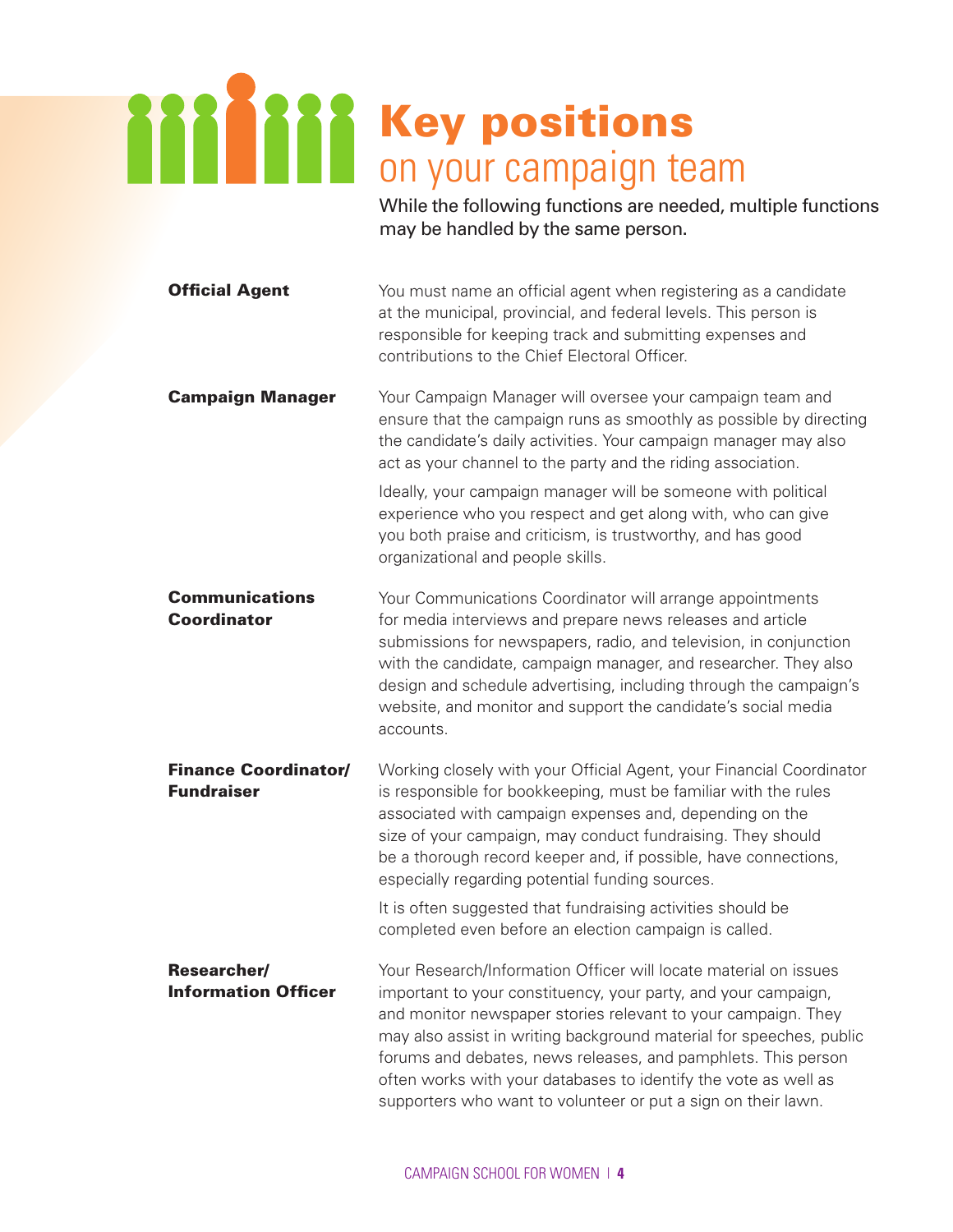| <b>Volunteer</b><br><b>Coordinator</b>                          | Your Volunteer Coordinator will recruit, manage, and look after your<br>election campaign volunteers. They train and assign volunteers to<br>tasks and often look after scheduling. In most cases, this person will<br>also recruit drivers with vehicles who can volunteer on Election Day.<br>The Volunteer Coordinator sometimes also acts as the Canvassing  |
|-----------------------------------------------------------------|------------------------------------------------------------------------------------------------------------------------------------------------------------------------------------------------------------------------------------------------------------------------------------------------------------------------------------------------------------------|
|                                                                 | Coordinator.                                                                                                                                                                                                                                                                                                                                                     |
| <b>Canvassing</b><br><b>Coordinator</b>                         | Your Canvassing Coordinator will find and assign volunteers to<br>canvass households in the polling district, door-to-door or by<br>telephone, and strategically plan when and where to canvass.                                                                                                                                                                 |
|                                                                 | They may also develop a canvassing script with the<br>communications team.                                                                                                                                                                                                                                                                                       |
|                                                                 | The coordinator collects the information gathered by canvassers<br>and consults with the campaign team about updating databases<br>and planning follow-up actions.                                                                                                                                                                                               |
| <b>Canvassers</b>                                               | The main goal of canvassing is to identify your voters and get them<br>to cast their ballot. Canvassers identify where campaign signs can<br>be placed and whether supporters are willing to volunteer. They<br>share information about advance polling opportunities and ask<br>whether supportive voters need a ride to an advance poll or on<br>Election Day. |
| <b>Campaign</b><br><b>Headquarters</b><br><b>Office Manager</b> | Your Campaign Headquarters Office Manager will look after<br>campaign headquarters, including replenishing office supplies.<br>They often welcome guests and volunteers, and answer and<br>retrieve messages from the main phone line.                                                                                                                           |
|                                                                 | Depending on the structure of your campaign, they may maintain<br>a database or voter lists for your campaign, important in identifying<br>your supporters and getting the vote out.                                                                                                                                                                             |
| <b>Poll Coordinator</b>                                         | Your Poll Coordinator is responsible for finding a poll captain and<br>scrutineers, the volunteers who watch the counting of the ballots,<br>for each electoral or polling district for polling day. They also call<br>in final numbers to the campaign headquarters as they become<br>available on Election Day for an unofficial tally of votes.               |
| <b>Election Day</b><br><b>Coordinator</b>                       | Your Election Day Coordinator will organize the scrutineers'<br>Election Day schedules, organize drivers and day care for voters<br>who need them, post polling results in the campaign headquarters<br>as they become available, and organize the post-election party for<br>the evening of polling day.                                                        |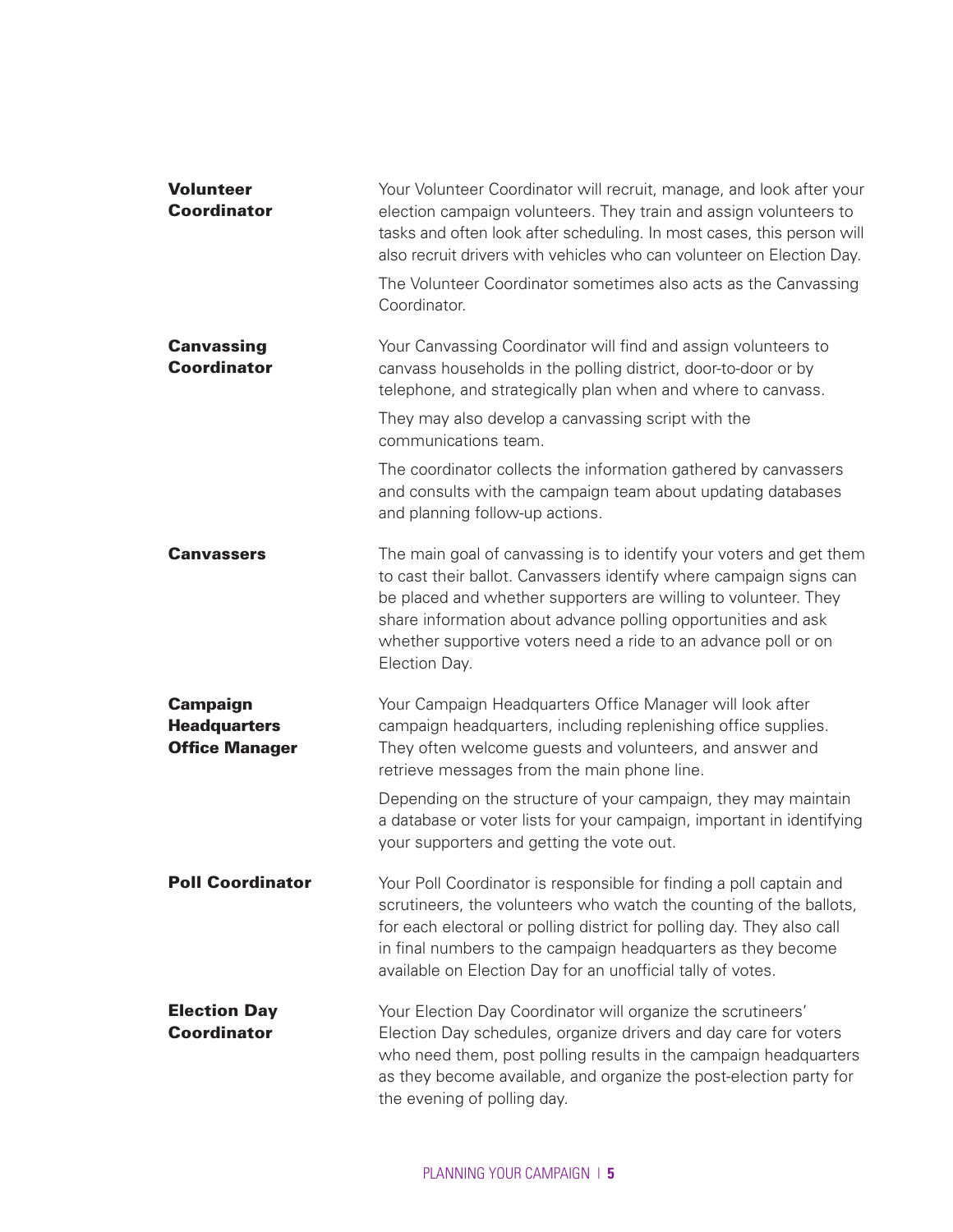### **Preparing for Campaigning . Summarizing Research**

The following template is designed to help you pull all of the information you have gathered together in one place to develop a comprehensive campaign plan.

#### How would you describe the riding in which you will be running?

Who are the voters in the riding?

What has happened in past elections in this riding?

What are the factors/issues that will influence this election?

Who are your opponents, and what do they stand for?

What sets you apart from your opponents?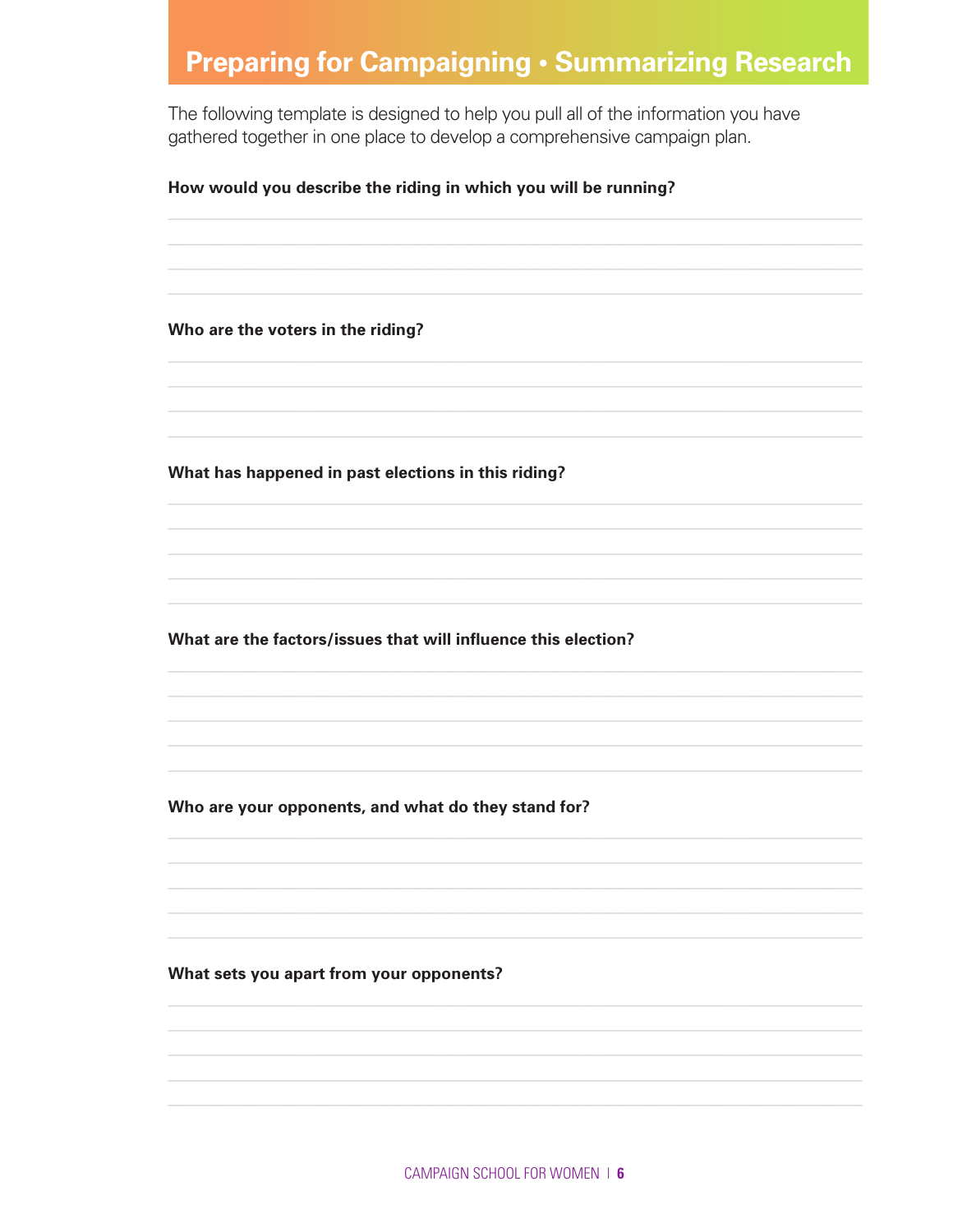## **Preparing for Campaigning • Voter Contact**

The most effective ways to reach out to your constituency may differ depending on your location. Consider the demographics in your area, what methods have worked in the past, and set a target number of constituents you want to connect with.

| <b>Target Group</b> | <b>Methods to Reach Them</b> | <b>Numeric</b><br><b>Target</b> |
|---------------------|------------------------------|---------------------------------|
|                     |                              |                                 |
|                     |                              |                                 |
|                     |                              |                                 |
|                     |                              |                                 |
|                     |                              |                                 |

## **Setting a Goal**

Based on your riding and the number of campaign volunteers/ staff you have, set a 'votes won' goal.

| We will win if we receive this number of votes: |  |
|-------------------------------------------------|--|
| <b>Expected turnout</b> in this election is:    |  |
| The total <b>number of voters</b> is:           |  |
| The total <b>population</b> of the riding is:   |  |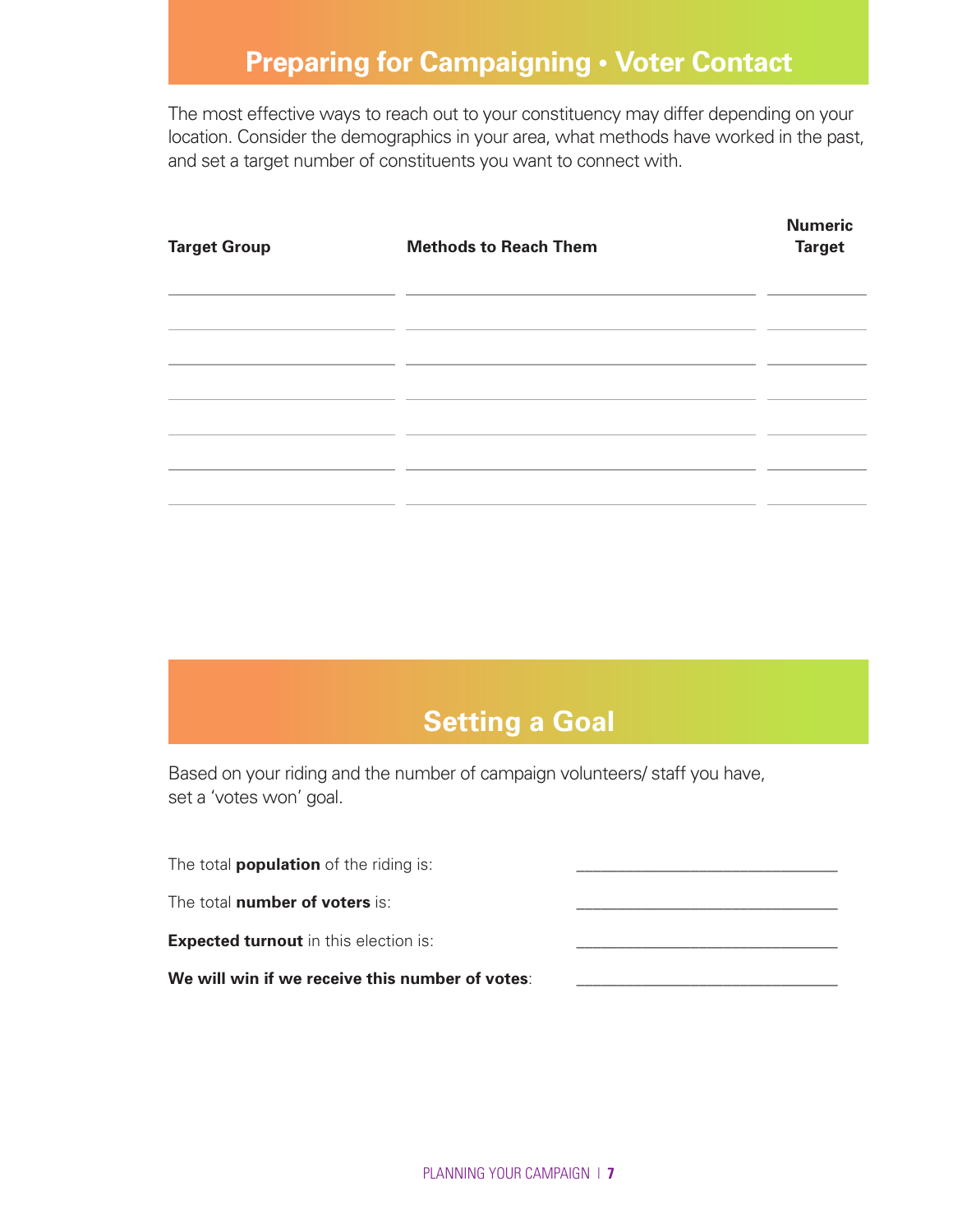## **Canvassing**

One of the most important activities for any candidate is door-to-door canvassing. A one-on-one connection with the voter is critical, putting a face to your platform and views, and allowing voters to ask questions about your plans for the community and your stand on various issues.

While many ridings are geographically large, make every effort to visit each household at least once. A second visit is desirable, particularly in areas with large numbers of undecided voters.

While some campaigns include phonebased canvassing, elected candidates have consistently attributed their success to their door-to-door canvassing.

Make every effort to visit each household at least once.

#### The Strategy

Typically, campaigns include up to three canvasses, each with a different goal:

- The first canvass will be early in the campaign, focusing on delivering literature, and meeting your constituents.
- The second canvass is your main canvass and will be the primary source of voter identification information.
- Held just before Election Day, the third canvass should concentrate on undecided and unidentified voters.

Canvassers should focus most of their time on voters who seem undecided or who may be leaning towards supporting you, thereby consolidating your support!

Regardless of how many canvasses your campaign can manage, it is crucial to remember that the goal is to identify the intentions of as many voters as possible.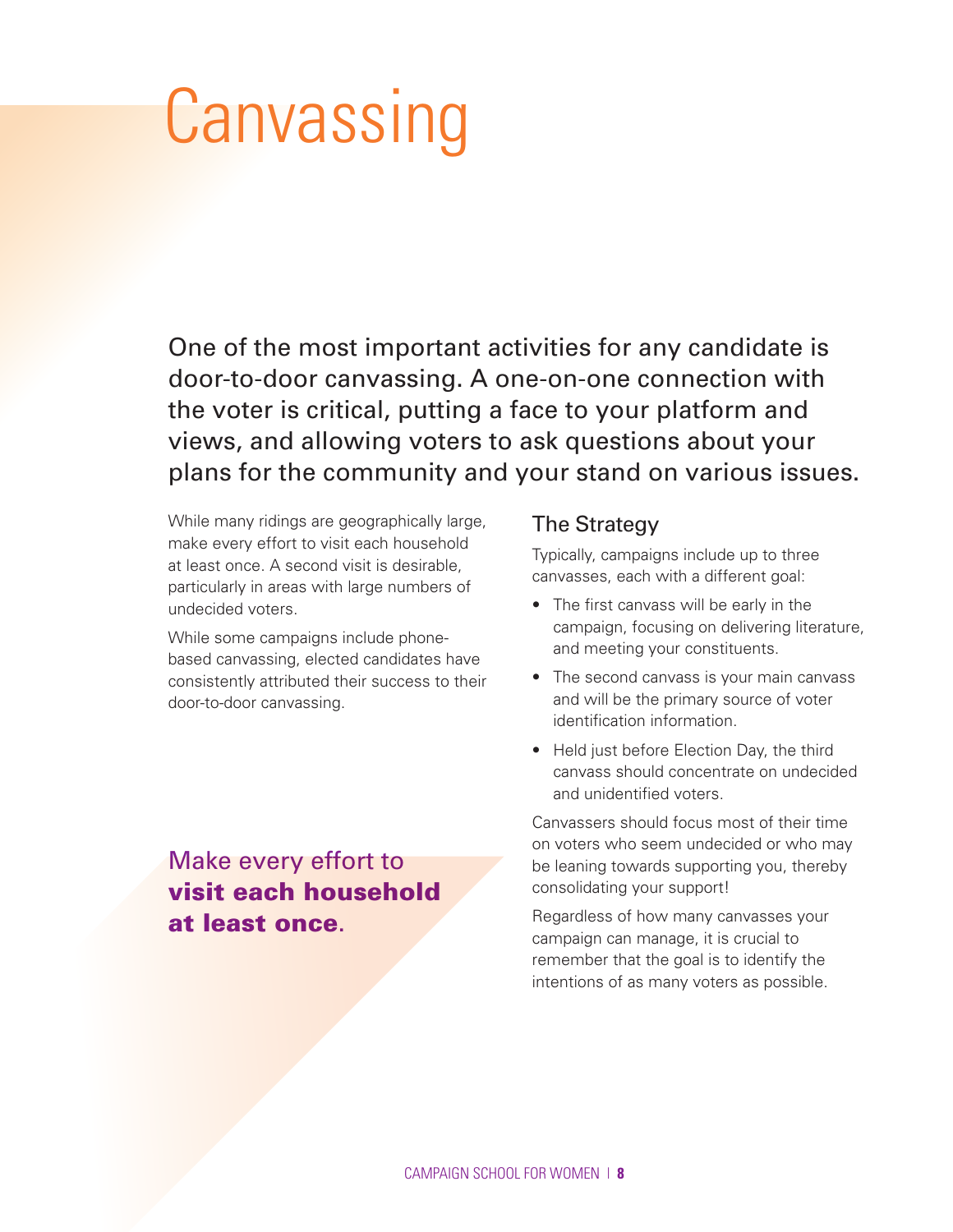## Do's and Don'ts of Canvassing

#### Do:

**Do have a team of well-spoken representatives** to join you for canvassing.

- Your team should be trained with a canvassing script and be familiar with who you are as a candidate and your main messages and platform.
- Your team should be able to identify supporters who will vote for you on Election Day.

**Do take pamphlets** with you that summarize who you are and where you stand. If no one is home, leave literature in the mailbox or on the door latch so voters know that you took the time to visit their area.

**Do keep a written record** of homes you and your team have visited. Track whether the voters in those homes will support you, your opponent, or remain undecided.

The door-to- door canvass is also your opportunity to ask if the voter will display a lawn sign on your behalf.

### Don't:

#### **Don't canvass early in the morning, after 9 pm, or at mealtimes.**

**Don't canvass alone.** A candidate or volunteer should never go canvasing door-to-door alone. Be mindful of safety considerations, including house pets such as dogs. Also be mindful that some voters who support your opponents, or who have sexist or racist attitudes, may intend to keep you there for a long time in order to delay you from getting to other households.



### Public Events

Get to know your constituents, and demonstrate that you are engaged in the community, by attending community events.

The more events you attend, the more you will be able to connect with voters and share your beliefs and agenda.

This can be particularly important in rural areas, where the geographic size can make it difficult to connect with every voter.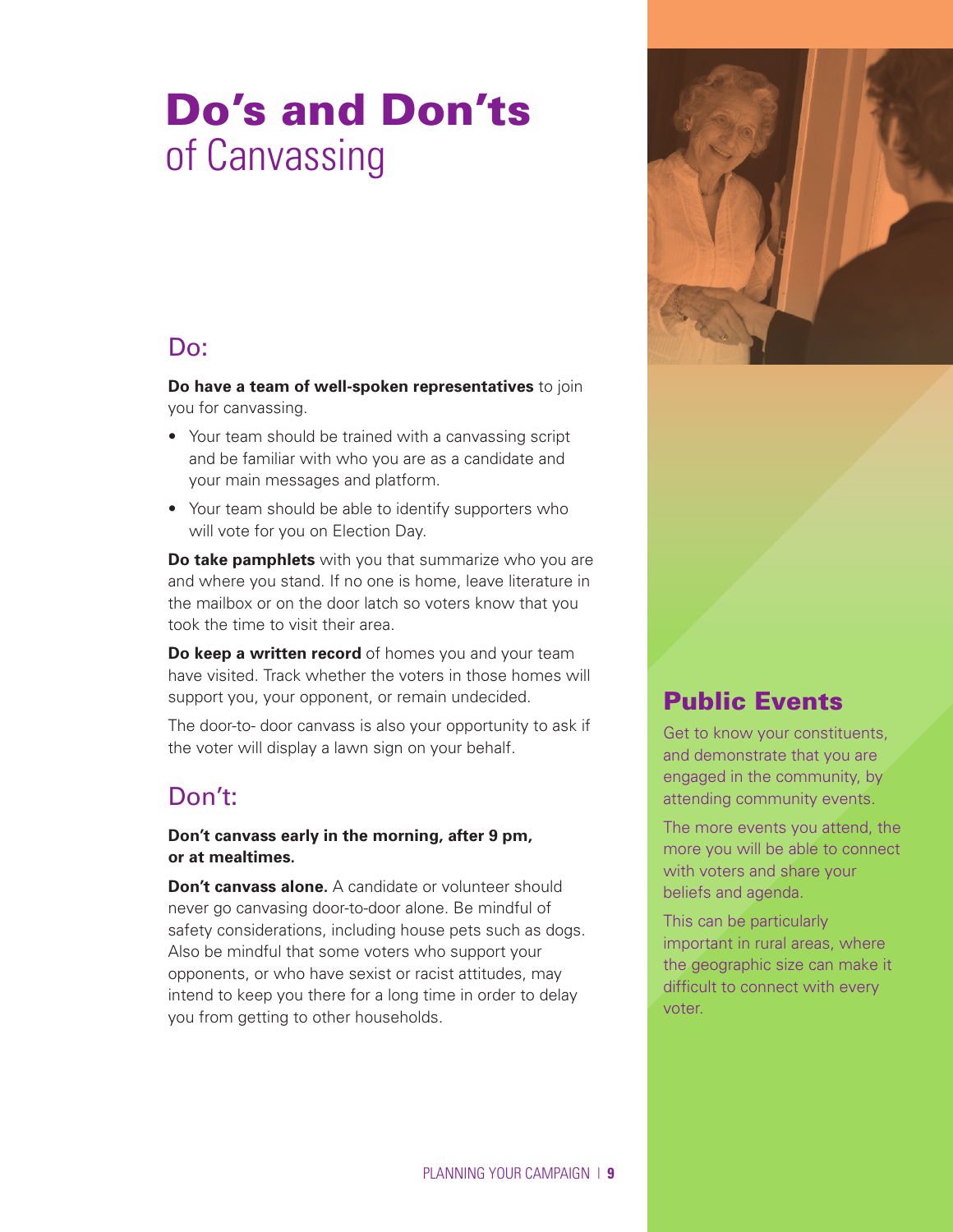## **Debates**

The decision to attend, or not attend, an all-candidates debate can be a strategic one. Voters and media expect candidates to participate in all-candidate debates. Debates give candidates a platform to share their beliefs, agenda, and passion with a broad audience that includes supporters for all sides.

- Prepare and practice your opening remarks, and do not exceed the time allotted.
- Ask your supporters to attend with questions you can prepare for.
- Be polite and courteous with everyone throughout the event, including the hosts, staff, opponents, and the audience.
- Keep your temper. Remember that your opponents' supporters are likely in the audience, and may ask questions they know will agitate you.
- Keep your responses concise.
- If your opponents begin arguing back and forth, wait for an opportunity to calmly interject a balanced remark. You will be seen as a voice of reason, and the best person for the job.
- Unless you are answering a direct question from another candidate, aim your remarks at the audience.

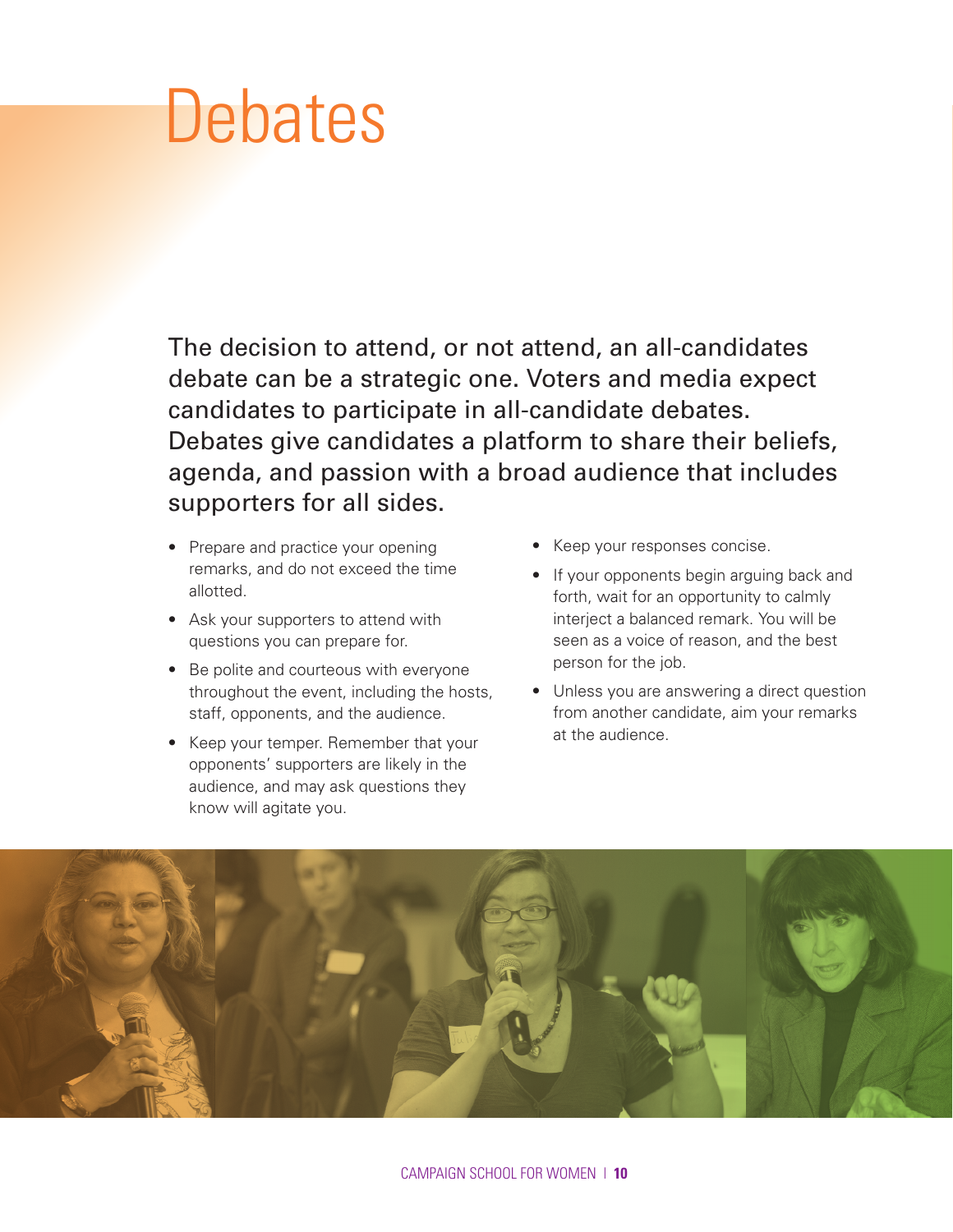## How much will your campaign cost?

Candidates usually have 3 main sources of campaign funds: individual contributions/donations, personal investment, and party contributions.

If you are the party's nominated candidate, you will have the support and experience of the party organization, its fundraising committees, and possibly access to funds from your party riding association that may have accumulated since the last election.

#### Who and How Much

In municipal politics, individuals, companies, and organizations may donate to candidates, and are not subject to donation limits.

In provincial and federal politics, only Canadians citizens can donate, and within limits related to both contribution amounts and residence requirements.

Different fundraising rules apply to the various levels of government. **Know the** rules for your level of government.

#### Fundraising: What works?

Depending on the level of government and the party organization, different methods of fundraising may be traditional in your area.

Yard sales, auctions, bake sales, car washes, and dinners all remain effective ways of raising money, and also serve as a way to introduce yourself and your team to the community.

Your riding association may host fundraising events for your support base, such as workshops or dinners.

Other fundraising strategies depend to a large extent on direct solicitation by phone or email.

Flyers, emails, and other campaign materials should always include an opportunity to donate to your campaign, and include the mailing address where cheques can be sent, and a website where donations can be made securely.

#### Tax breaks

Donations to federal and provincial candidates are eligible for income tax breaks and subject to donation limits. Donations to municipal candidates are not tax refundable, and are not subject to donation limits.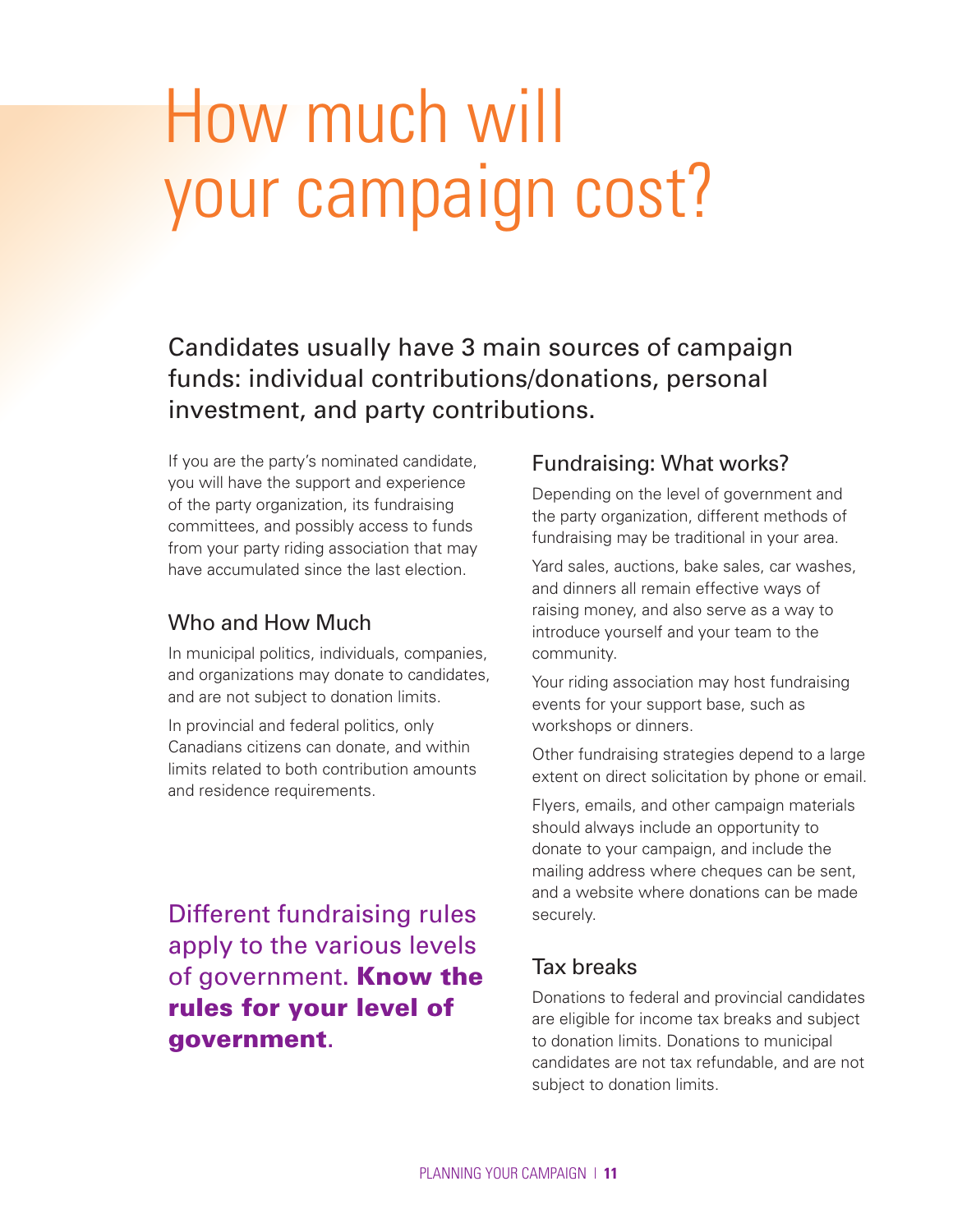#### Provincial & Federal Elections

Provincial and federal elections can be very expensive and require an organization and management strategy that calls for greater spending. If you have already been nominated to represent a party in an election, you will have financial and resource backing from your party.

These funds are usually raised by the local party association in preparation for an upcoming election, so the amounts available will depend on the party and the riding association where you will be the candidate.

Make sure you are clear about your personal financial responsibility as well as the campaigning limits and associated rules for both your nomination and elections campaign.

To estimate how much money you will need to run a successful campaign, look at the returns for the last election at your level of government in your riding. Included in these returns are lists of candidates' expenses broken down into categories such as personal expenses, office rental, travelling expenses, goods supplied, and advertising. Although expenses will vary from riding to riding, party to party, and individual to individual, you will get a general sense of how much it will cost to be competitive.

#### **Be sure to check the appropriate elections act and the established spending limits.**

In federal and provincial elections, candidates who secure more than 15 per cent of the votes in their polling district receive an election rebate from their level of government. The rebate received from public funds, such as the Provincial Consolidated Fund, is based on the number of people in the riding and the number of candidates who receive more than 15 per cent of the votes.

To estimate this amount, find your riding in the "election expenses of candidates" section in the returns for the latest election. If you are eligible for a \$20,000 reimbursement, but you only spent \$10,000 on your campaign, you will receive only what you actually spent.

Do not count on this money until after you have received more than 15 per cent of the vote. Many candidates are disappointed to find they are ineligible for the rebate, particularly in elections with many candidates.

Set a goal for your team to fundraise as much as possible before the campaign officially begins so you can focus on campaigning instead of raising funds during your campaign.

#### Municipal Elections

With the exception of mayoralty and amalgamated municipal campaigns, municipal level campaigns can typically be run on a limited budget.

Unlike provincial and federal elections, there are no party campaign funds for candidates, and fundraising is left almost entirely up to the individual and her campaign team. Also, unlike provincial and federal donations, municipal campaign donations are not tax-deductible, which may deter financial contributors.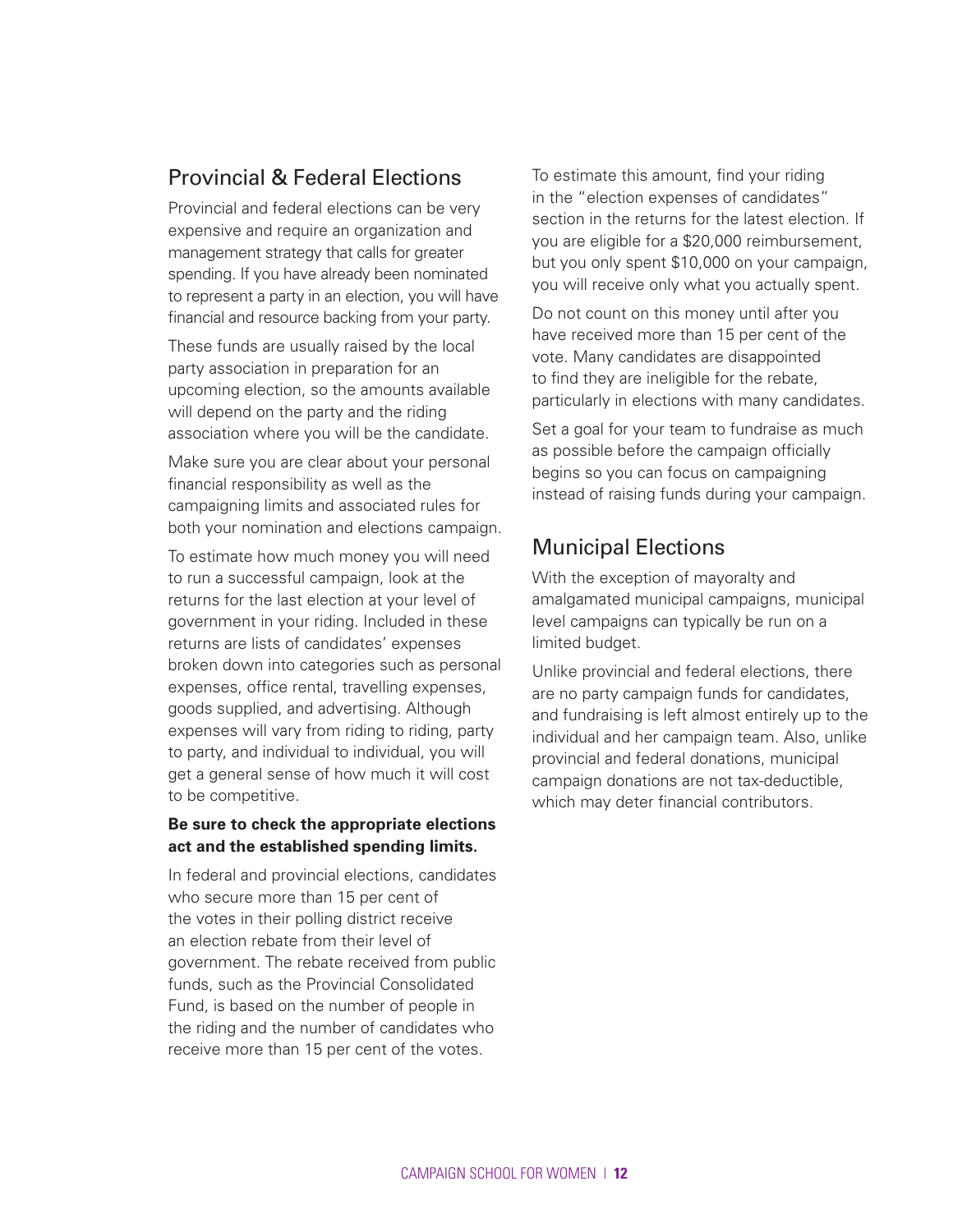### **Estimating Your Campaign Budget**

Determine which expenses are necessary, and which are not vital, but would be beneficial to running a successful campaign.

You may select some, or all, of the components in this campaign budget worksheet as appropriate to the size and style of your campaign, and the budget you have available.

**Obtain realistic estimates—do not guess.** Have a member of your campaign team call or search online for current rates of photographers, printers, media agencies, office supplies, phone companies, and so on. Look for opportunities for bulk purchasing and competitive pricing.

|                                                 | Pre-Campaign | Election<br>Campaign | Post-Election | <b>TOTAL</b> |
|-------------------------------------------------|--------------|----------------------|---------------|--------------|
| <b>EXPENSES - INCOME OUT</b>                    |              |                      |               |              |
| <b>Promotional Materials</b>                    |              |                      |               |              |
| Professional photo(s) of candidate              |              |                      |               |              |
| Posters (graphic design and print)              |              |                      |               |              |
| Flyers and leaflets                             |              |                      |               |              |
| Lawn signs                                      |              |                      |               |              |
| Paraphernalia (buttons, stickers,<br>pens, etc) |              |                      |               |              |
| Invitations                                     |              |                      |               |              |
| Photocopies                                     |              |                      |               |              |
|                                                 |              |                      |               |              |
|                                                 |              |                      |               |              |
| <b>Media &amp; Communications</b>               |              |                      |               |              |
| Radio ads                                       |              |                      |               |              |
| <b>Billboards</b>                               |              |                      |               |              |
| Newspaper ads                                   |              |                      |               |              |
| Social media ads                                |              |                      |               |              |
| Website (design, hosting costs, etc.)           |              |                      |               |              |
| Press events                                    |              |                      |               |              |
| Mailouts                                        |              |                      |               |              |
|                                                 |              |                      |               |              |
|                                                 |              |                      |               |              |
| <b>Fundraising</b>                              |              |                      |               |              |
| Events                                          |              |                      |               |              |
| Meetings                                        |              |                      |               |              |
|                                                 |              |                      |               |              |
|                                                 |              |                      |               |              |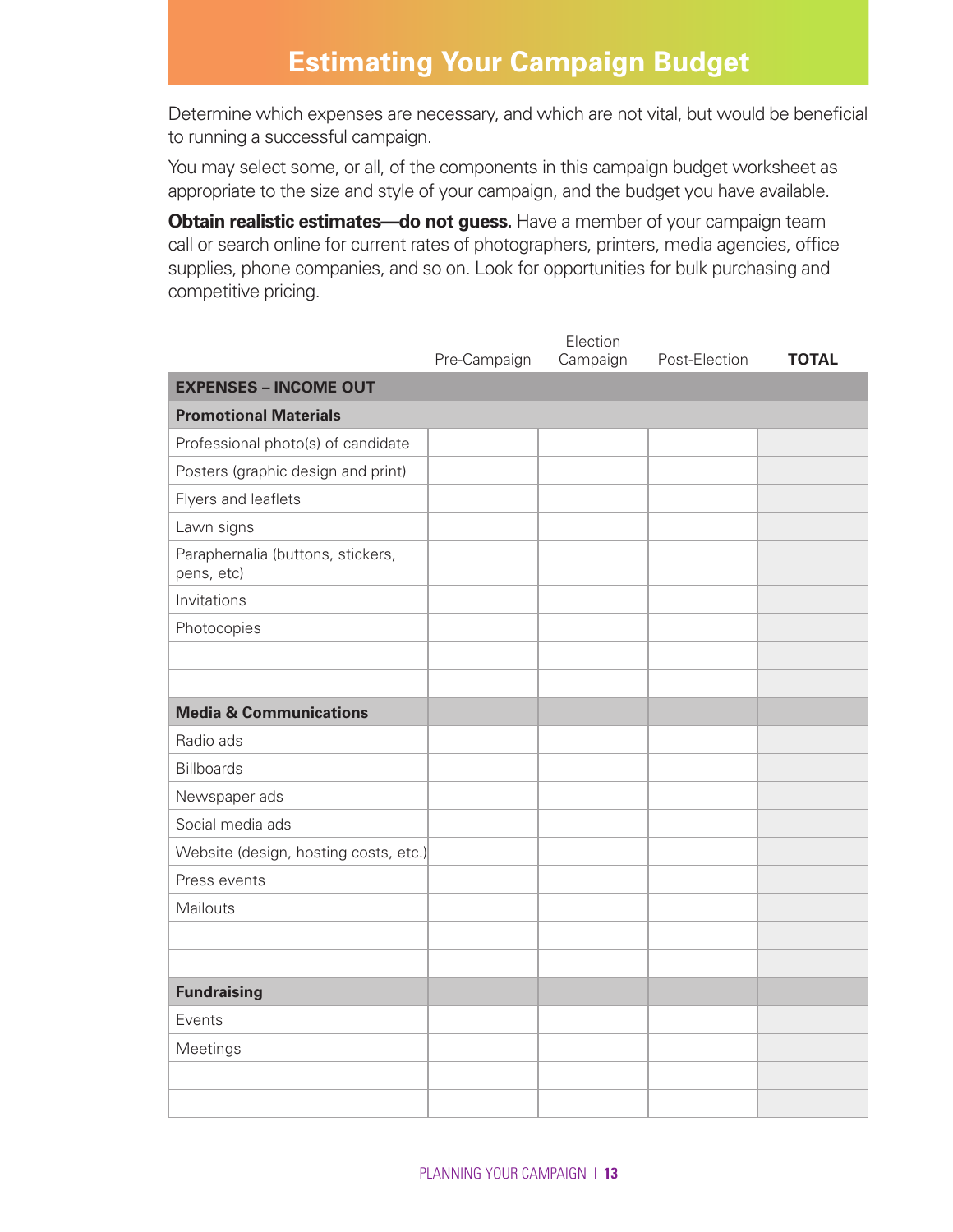|                                                  | Election     |          |               |              |
|--------------------------------------------------|--------------|----------|---------------|--------------|
|                                                  | Pre-Campaign | Campaign | Post-Election | <b>TOTAL</b> |
| <b>Campaign Headquarters</b>                     |              |          |               |              |
| Office rent and utilities                        |              |          |               |              |
| Phones, internet, TV/cable                       |              |          |               |              |
| Supplies (paper, pens, etc.)                     |              |          |               |              |
| Office technology (computers,<br>printers, etc.) |              |          |               |              |
| Coffee/tea/refreshments                          |              |          |               |              |
| Postage                                          |              |          |               |              |
| Volunteer expenses                               |              |          |               |              |
| Staff / consulting fees (if applicable)          |              |          |               |              |
|                                                  |              |          |               |              |
|                                                  |              |          |               |              |
| <b>Voter Contact</b>                             |              |          |               |              |
| Voter list                                       |              |          |               |              |
| Canvassing (door to door)                        |              |          |               |              |
| Community meetings                               |              |          |               |              |
| Get Out the Vote                                 |              |          |               |              |
| Transportation                                   |              |          |               |              |
|                                                  |              |          |               |              |
|                                                  |              |          |               |              |
| <b>TOTAL EXPENSES</b>                            |              |          |               |              |

| <b>REVENUE – INCOME IN</b>    |  |  |
|-------------------------------|--|--|
| Candidate contributions       |  |  |
| Political Party contributions |  |  |
| Donations                     |  |  |
| Fundraising events income     |  |  |
| <b>TOTAL INCOME</b>           |  |  |

| <b>TOTAL EXPENSES</b> |  |  |
|-----------------------|--|--|
| <b>TOTAL INCOME</b>   |  |  |
| <b>CASH FLOW</b>      |  |  |
| CASH-ON-HAND          |  |  |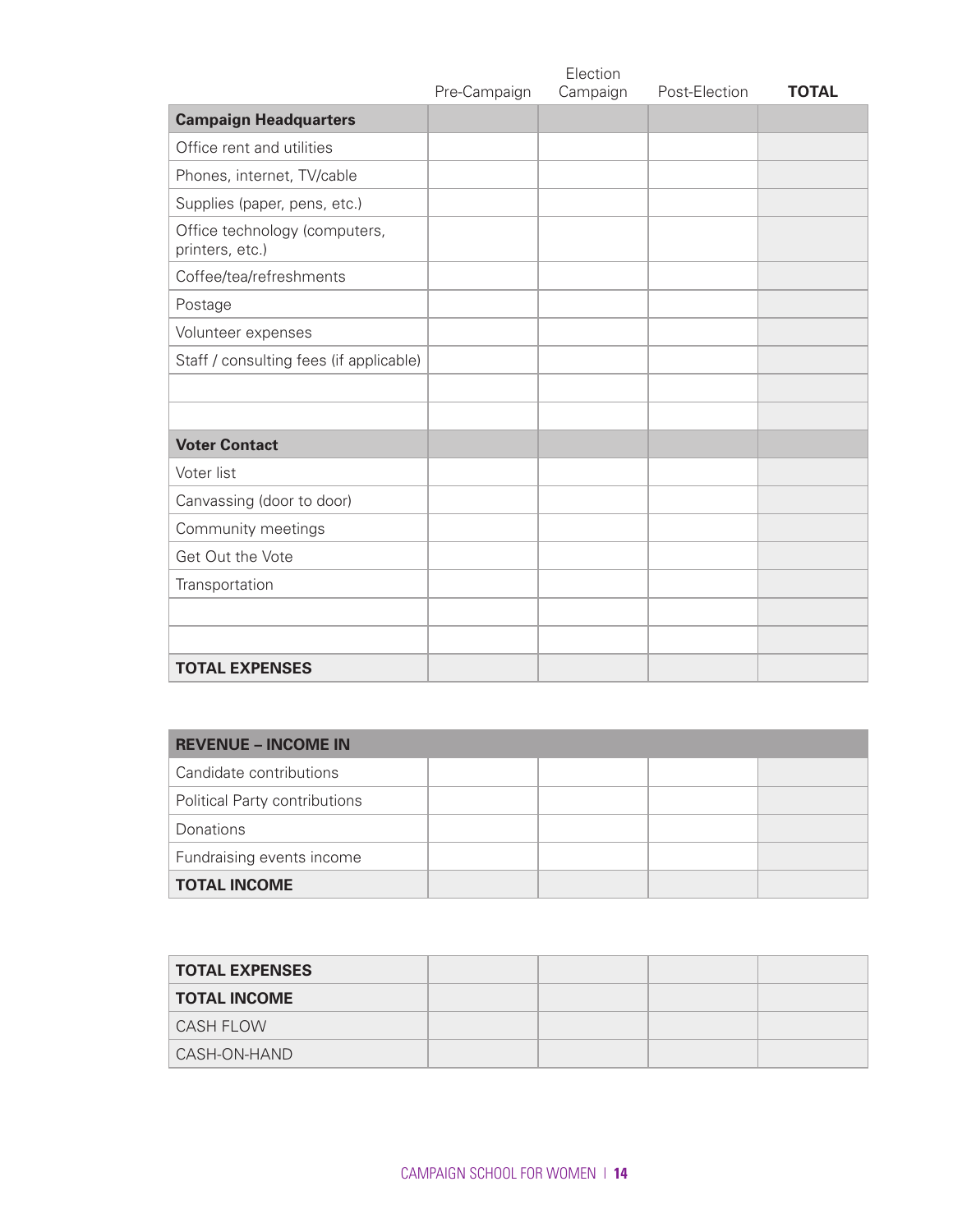### **Notes**

| and the control          |
|--------------------------|
|                          |
| $\overline{\phantom{a}}$ |
|                          |
|                          |
|                          |
|                          |
|                          |
|                          |
|                          |
|                          |
|                          |
|                          |
| and the control          |